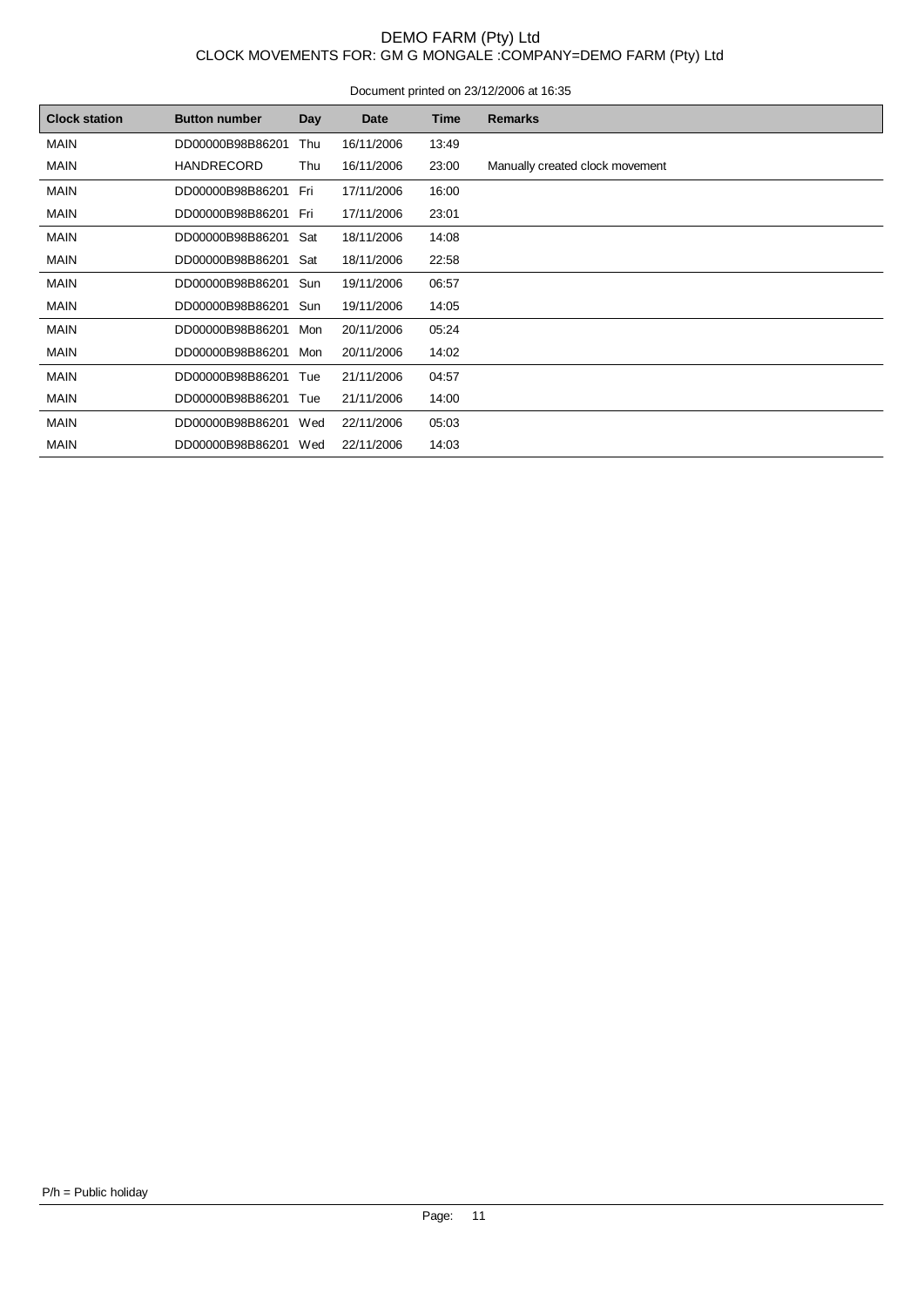## DEMO FARM (Pty) Ltd All employees not clocked on 16/11/2006 :ALL EMPLOYEE GROUPS

| <b>Employee number and name</b> |                            | Employee group | Last clocked     | <b>Allocated button</b> |                  |  |
|---------------------------------|----------------------------|----------------|------------------|-------------------------|------------------|--|
| <b>MSK</b>                      | M.S. KEETILE               |                | <b>TAKE AWAY</b> |                         |                  |  |
| <b>JMC</b>                      | J MACLEAN                  |                | PETROL           | 14/11/2006              | C400000B99C77801 |  |
| <b>JM</b>                       | <b>J MATSIME</b>           |                | PETROL           | 14/11/2006              | 3B00000B989CE701 |  |
|                                 | Total number of employees: | 3              |                  |                         |                  |  |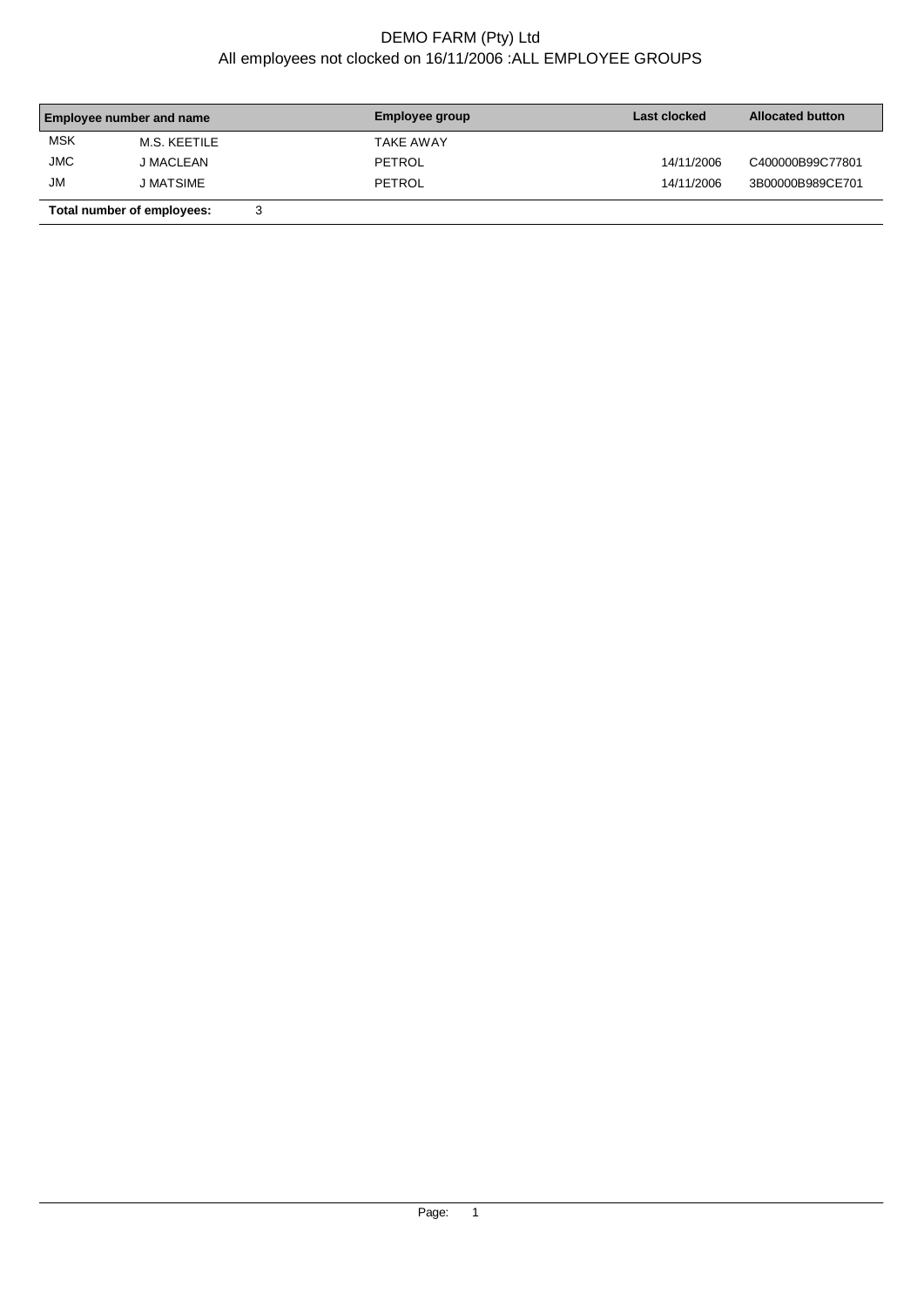#### DEMO FARM (Pty) Ltd

SUMMARY OF ATTENDANCE RECORDS OVER THE PERIOD 25/10/2006 UP TO AND INCLUDING 24/11/2006 :ALL EMPLOYEE GROUPS :COMPANY=DEMO FARM (Pty) Ltd (No balancing)

| <b>Employee</b> |                                 | <b>Employee group</b> | <b>Working days</b><br>in period | Time<br>due | <b>Standard</b><br>time | <b>Overtime</b><br>(weekdays) | Overtime<br>(Saturdays) | <b>Overtime</b> | <b>Overtime</b><br>(Sundays) (public holidays) | time    | <b>Short Leave Unpaid</b><br>leave |
|-----------------|---------------------------------|-----------------------|----------------------------------|-------------|-------------------------|-------------------------------|-------------------------|-----------------|------------------------------------------------|---------|------------------------------------|
| AD.             | A DINCE (ACCACIA)               | <b>TAKE AWAY</b>      | 25                               | 265.50      | 239.73                  | 2.08                          | 0.00                    | 11.13           | 0.00                                           | 25.77   |                                    |
| AM              | A MOEIPADIKI (ABEL)             | <b>SHOP</b>           | 25                               | 217.50      | 201.93                  | 17.83                         | 0.00                    | 0.00            | 0.00                                           | 15.57   |                                    |
| <b>BS</b>       | <b>B SEITSHOKELO (BENJIMAN)</b> | PETROL                | 25                               | 243.00      | 199.65                  | 0.00                          | 0.00                    | 16.10           | 0.00                                           | 43.35   |                                    |
| <b>BT</b>       | <b>B TONG (BRIGGITTE)</b>       | <b>TAKE AWAY</b>      | 25                               | 265.50      | 225.40                  | 0.00                          | 0.00                    | 10.43           | 0.00                                           | 40.10   |                                    |
| CK              | C KERAETSWE (CHRISTOPHER)       | PETROL                | 15                               | 243.00      | 134.72                  | 0.98                          | 0.23                    | 18.53           | 0.00                                           | 108.28  |                                    |
| <b>DCT</b>      | D.C. TSHANAKE (DITIRO CONGRESS) | <b>TAKE AWAY</b>      | 25                               | 265.50      | 226.45                  | 7.85                          | 2.47                    | 16.00           | 0.00                                           | 39.05   |                                    |
| DP              | D POGISHO (DOROTHY)             | PETROL DAY SHIFT      | 25                               | 216.00      | 186.35                  | 12.00                         | 0.15                    | 16.45           | 0.00                                           | 29.65   |                                    |
| <b>ES</b>       | E MOSETLHO (EVA)                | <b>TAKE AWAY</b>      | 25                               | 265.50      | 228.93                  | 0.95                          | 0.00                    | 10.23           | 0.00                                           | 36.57   |                                    |
| <b>ETM</b>      | E.T MOOKETSI (EMINENT TAKUTAKU) | <b>SHOP</b>           | 26                               | 217.50      | 206.08                  | 1.68                          | 0.00                    | 0.00            | 0.00                                           | 11.42   | 17                                 |
| <b>GM</b>       | <b>G MONGALE (GIFT)</b>         | PETROL                | 18                               | 243.00      | 156.97                  | 0.48                          | 0.00                    | 25.12           | 0.00                                           | 86.03   |                                    |
| <b>GORDON</b>   | G.M. MANOKO (GORDON)            | <b>NIGHTWATCHMAN</b>  | 17 <sup>2</sup>                  | 291.98      | 147.00                  | 4.37                          | 1.50                    | 29.80           | 0.00                                           | 144.98  |                                    |
| GS.             | G SEBEA (GEORGINAH)             | <b>TAKE AWAY</b>      | 27                               | 265.50      | 243.10                  | 0.00                          | 0.00                    | 20.38           | 0.00                                           | 22.40   |                                    |
| JG              | J GAOAGWE (JOHANNES)            | PETROL                | 17 <sup>2</sup>                  | 243.00      | 152.68                  | 1.33                          | 0.90                    | 18.00           | 0.00                                           | 90.32   |                                    |
| <b>JM</b>       | J MATSIME (JACOB)               | PETROL                | 19                               | 243.00      | 170.57                  | 0.70                          | 0.40                    | 18.53           | 0.00                                           | 72.43   |                                    |
| <b>JMARCH</b>   | J MARCH (JULIA)                 | <b>SHOP</b>           | 25                               | 217.50      | 177.55                  | 0.85                          | 0.18                    | 0.00            | 0.00                                           | 39.95   |                                    |
| <b>JMC</b>      | J MACLEAN (JOHANNES)            | PETROL                | 18                               | 243.00      | 160.93                  | 1.80                          | 0.22                    | 18.40           | 0.00                                           | 82.07   |                                    |
| <b>JOHN</b>     | J MAHOLOGELA (JOHN)             | PETROL                | 18                               | 243.00      | 160.83                  | 1.22                          | 0.95                    | 27.65           | 0.00                                           | 82.17   |                                    |
| MM              | M MOKGETHI (MARIA)              | <b>TAKE AWAY</b>      | 25                               | 265.50      | 241.53                  | 4.45                          | 0.57                    | 15.68           | 0.00                                           | 23.97   |                                    |
| <b>MSK</b>      | M.S. KEETILE (SAMUEL)           | <b>TAKE AWAY</b>      |                                  | 265.50      | 0.00                    | 0.00                          | 0.00                    | 0.00            | 0.00                                           | 265.50  |                                    |
| <b>PJS</b>      | P.J SETOGANG (SKUMBA SETOGANG)  | <b>NIGHTWATCHMAN</b>  | 16                               | 297.00      | 129.78                  | 5.43                          | 0.50                    | 17.03           | 0.00                                           | 167.22  |                                    |
| <b>RM</b>       | R MOSIME (ROBERT)               | <b>SHOP</b>           | 26                               | 217.50      | 207.53                  | 7.52                          | 8.85                    | 5.00            | 0.00                                           | 9.97    |                                    |
| SS              | S. SEHULARO (Shadrak)           | <b>SHOP</b>           | 26                               | 217.50      | 203.17                  | 3.97                          | 4.67                    | 0.00            | 0.00                                           | 14.33   |                                    |
| <b>ST</b>       | S TITIES (SOLLY)                | <b>TAKE AWAY</b>      | 25                               | 265.50      | 227.98                  | 0.18                          | 0.00                    | 16.83           | 0.00                                           | 37.52   |                                    |
|                 |                                 | Totals:               |                                  | 5717.49     | 4228.89                 | 75.68                         | 21.58                   | 311.32          | 0.00                                           | 1488.60 | 18<br>0                            |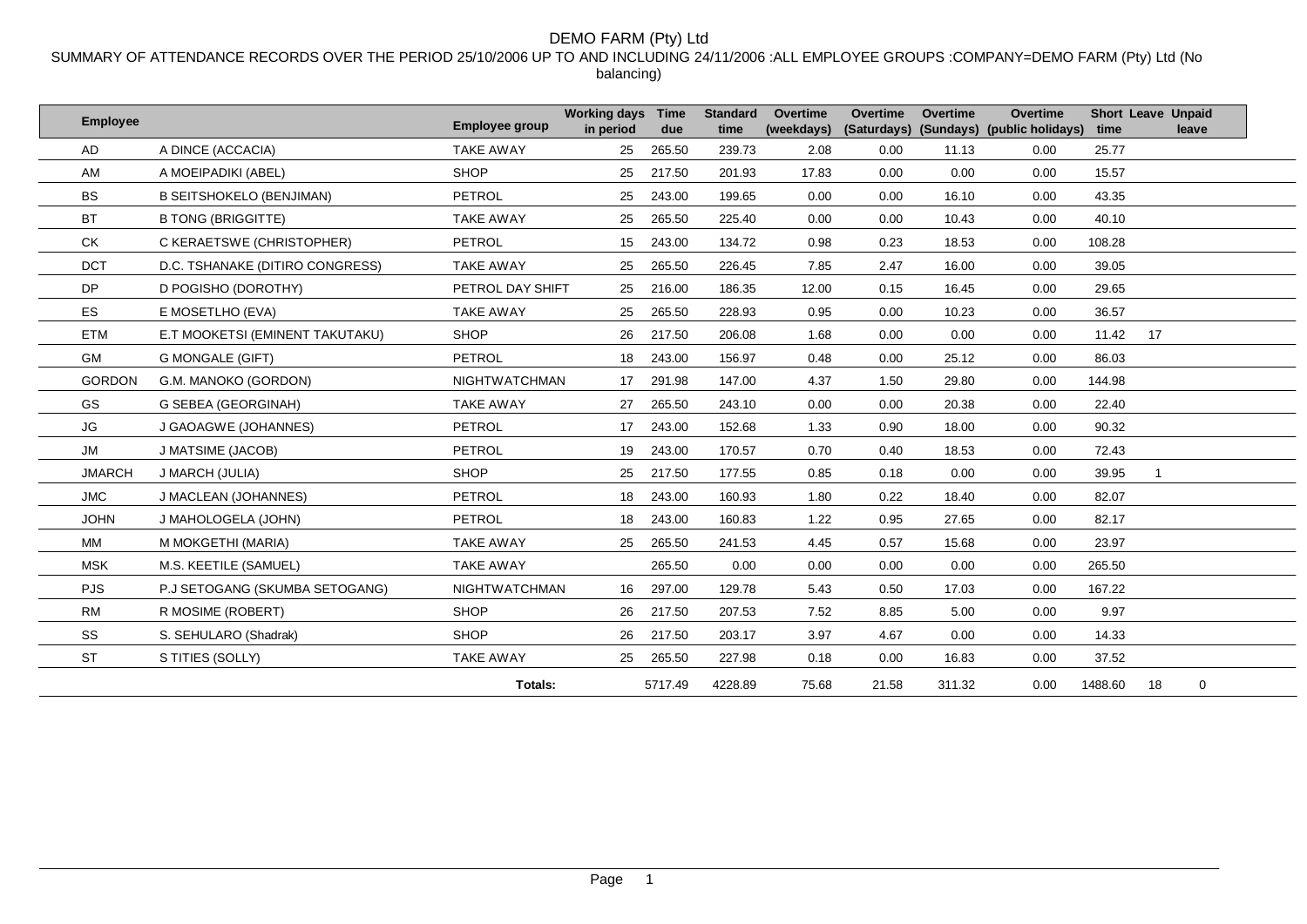### DEMO FARM (Pty) Ltd

ATTENDANCE RECORDS FOR: ACCACIA DINCE : EMPLOYEE NUMBER AD : COMPANY DEMO FARM (Pty) Ltd

over the period 25/10/2006 up to and including 24/11/2006

|                      |     |                  |            |                    |             | DAILY TOTALS IN RESPECT OF THIS EMPLOYEE |                         |               |                      |
|----------------------|-----|------------------|------------|--------------------|-------------|------------------------------------------|-------------------------|---------------|----------------------|
| <b>Button number</b> | Day | <b>Date</b>      | Time<br>in | <b>Time</b><br>out | Status/Type | Time<br>due                              | <b>Standard</b><br>time | Over-<br>time | <b>Short</b><br>time |
| 0900000B95147201     |     | Wed 25/10/2006   | 7:29       | 13:28              | Clocked     |                                          |                         |               |                      |
| 0900000B95147201     |     | Wed 25/10/2006   | 14:52      | 18:51              | Clocked     | 09:50                                    | 09:50                   |               |                      |
| 0900000B95147201     | Thu | 26/10/2006       | 7:30       | 15:06              | Clocked     |                                          |                         |               |                      |
| 0900000B95147201     | Thu | 26/10/2006       | 16:37      | 18:47              | Clocked     | 09:50                                    | 09:46                   |               | 00:03                |
| 0900000B95147201     | Fri | 27/10/2006       | 7:29       | 13:57              | Clocked     |                                          |                         |               |                      |
| 0900000B95147201     | Fri | 27/10/2006       | 15:34      | 18:48              | Clocked     | 09:50                                    | 09:42                   |               | 00:07                |
| 0900000B95147201     | Sat | 28/10/2006       | 7:33       | 15:46              | Clocked     | 09:50                                    | 08:13                   |               | 01:37                |
|                      |     |                  |            |                    |             |                                          |                         |               |                      |
| 0900000B95147201     | Sun | 29/10/2006       | 9:54       | 15:51              | Clocked     |                                          |                         | 05:57         |                      |
| 0900000B95147201     | Mon | 30/10/2006       | 7:34       | 13:33              | Clocked     |                                          |                         |               |                      |
| 0900000B95147201     | Mon | 30/10/2006       | 15:10      | 19:02              | Clocked     | 09:50                                    | 09:50                   |               |                      |
| 0900000B95147201     | Tue | 31/10/2006       | 7:29       | 15:16              | Clocked     |                                          |                         |               |                      |
| 0900000B95147201     | Tue | 31/10/2006       | 16:42      | 19:27              | Clocked     | 09:50                                    | 09:50                   | 00:42         |                      |
| 0900000B95147201     | Wed | 1/11/2006        | 7:28       | 13:38              | Clocked     |                                          |                         |               |                      |
| 0900000B95147201     | Wed | 1/11/2006        | 15:17      | 18:48              | Clocked     | 09:50                                    | 09:41                   |               | 00:08                |
| 0900000B95147201     | Thu | 2/11/2006        | 7:28       | 14:42              | Clocked     |                                          |                         |               |                      |
| 0900000B95147201     | Thu | 2/11/2006        | 16:24      | 18:48              | Clocked     | 09:50                                    | 09:38                   |               | 00:11                |
| 0900000B95147201     | Fri | 3/11/2006        | 7:29       | 13:51              | Clocked     |                                          |                         |               |                      |
| 0900000B95147201     | Fri | 3/11/2006        | 15:10      | 18:55              | Clocked     | 09:50                                    | 09:50                   | 00:17         |                      |
| 0900000B95147201     | Sat | 4/11/2006        | 7:29       | 13:44              | Clocked     |                                          |                         |               |                      |
| 0900000B95147201     | Sat | 4/11/2006        | 15:35      | 18:54              | Clocked     | 09:50                                    | 09:34                   |               | 00:15                |
| 0900000B95147201     | Mon | 6/11/2006        | 7:31       | 15:34              | Clocked     | 09:50                                    | 08:03                   |               | 01:47                |
| 0900000B95147201     | Tue | 7/11/2006        | 7:28       | 13:31              | Clocked     |                                          |                         |               |                      |
| 0900000B95147201     | Tue | 7/11/2006        | 15:08      | 18:52              | Clocked     | 09:50                                    | 09:47                   |               | 00:02                |
| 0900000B95147201     | Wed | 8/11/2006        | 7:31       | 15:02              | Clocked     |                                          |                         |               |                      |
| 0900000B95147201     | Wed | 8/11/2006        | 16:32      | 18:59              | Clocked     | 09:50                                    | 09:50                   |               |                      |
| 0900000B95147201     | Thu | 9/11/2006        | 7:30       | 13:30              | Clocked     |                                          |                         |               |                      |
| 0900000B95147201     | Thu | 9/11/2006        | 14:59      | 18:52              | Clocked     | 09:50                                    | 09:50                   |               |                      |
| <b>ABSENT</b>        | Fri | 10/11/2006       |            |                    |             | 09:50                                    |                         |               | 09:50                |
| <b>ABSENT</b>        | Sat | 11/11/2006       |            |                    |             | 09:50                                    |                         |               | 09:50                |
| 0900000B95147201     | Mon | 13/11/2006       | 7:30       | 13:56              | Clocked     |                                          |                         |               |                      |
| 0900000B95147201     |     | Mon 13/11/2006   | 15:34      | 18:48              | Clocked     | 09:50                                    | 09:40                   |               | 00:09                |
| 0900000B95147201     | Tue | 14/11/2006       | 7:30       | 13:32              | Clocked     |                                          |                         |               |                      |
| 0900000B95147201     | Tue | 14/11/2006       | 15:09      | 18:58              | Clocked     | 09:50                                    | 09:50                   |               |                      |
| 0900000B95147201     |     | Wed 15/11/2006   | 7:30       | 15:10              | Clocked     |                                          |                         |               |                      |
| 0900000B95147201     |     | Wed 15/11/2006   | 16:35      | 18:50              | Clocked     | 09:50                                    | 09:50                   |               |                      |
| 0900000B95147201     | Thu | 16/11/2006       | 7:30       | 13:43              | Clocked     |                                          |                         |               |                      |
| 0900000B95147201     | Thu | 16/11/2006       | 15:13      | 19:03              | Clocked     | 09:50                                    | 09:50                   | 00:13         |                      |
| 0900000B95147201     | Fri | 17/11/2006       | 7:31       | 14:59              | Clocked     |                                          |                         |               |                      |
| 0900000B95147201     | Fri | 17/11/2006       | 16:30      | 18:52              | Clocked     | 09:50                                    | 09:50                   |               |                      |
| 0900000B95147201     | Sat | 18/11/2006       | 7:28       | 13:33              | Clocked     |                                          |                         |               |                      |
| 0900000B95147201     | Sat | 18/11/2006 15:07 |            | 18:59              | Clocked     | 09:50                                    | 09:50                   |               |                      |

P/h = Public holiday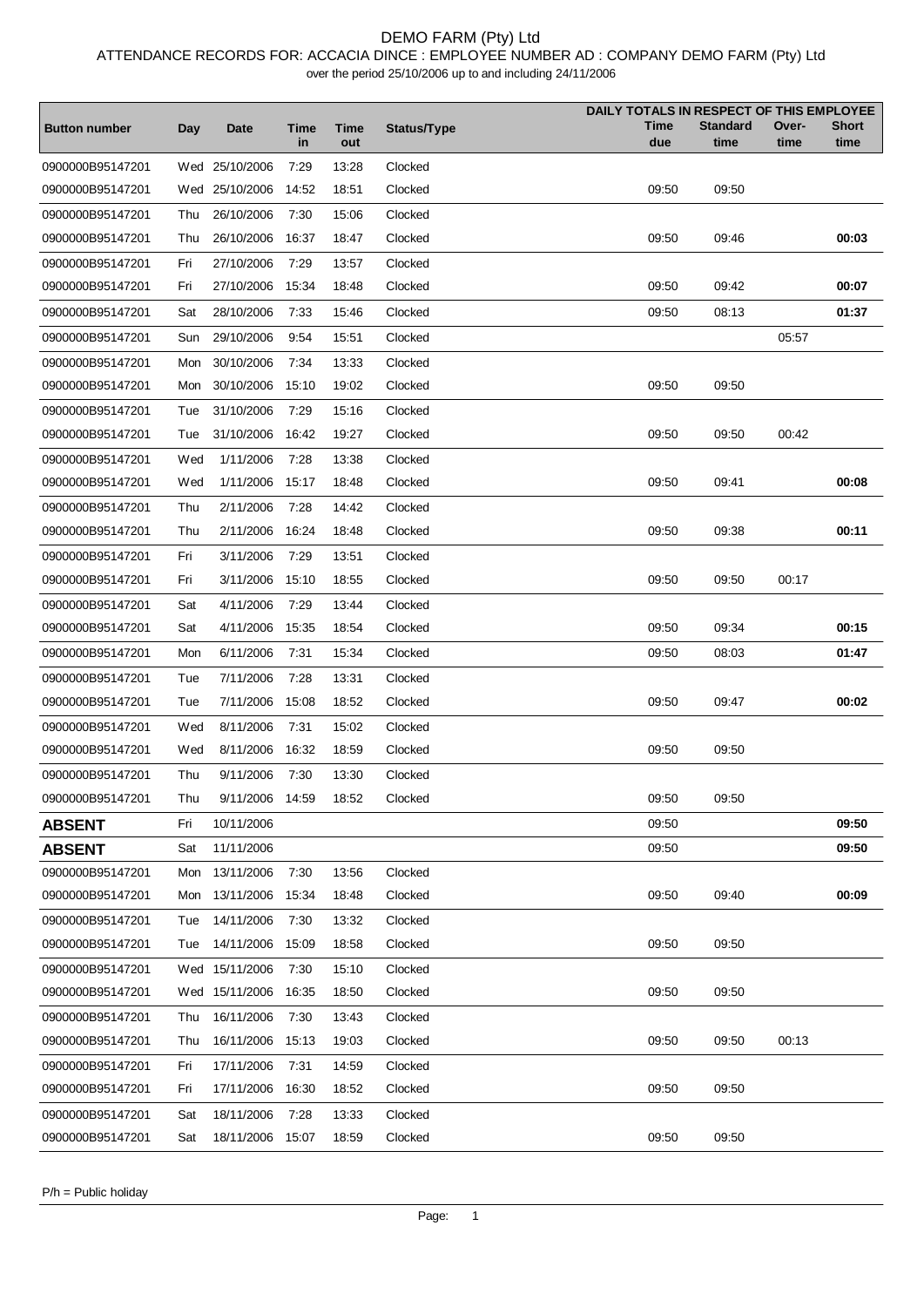### DEMO FARM (Pty) Ltd

ATTENDANCE RECORDS FOR: ACCACIA DINCE : EMPLOYEE NUMBER AD : COMPANY DEMO FARM (Pty) Ltd

over the period 25/10/2006 up to and including 24/11/2006

|                                                      |     |                |                   |                    |                                                          | DAILY TOTALS IN RESPECT OF THIS EMPLOYEE |                         |               |                      |
|------------------------------------------------------|-----|----------------|-------------------|--------------------|----------------------------------------------------------|------------------------------------------|-------------------------|---------------|----------------------|
| <b>Button number</b>                                 | Day | <b>Date</b>    | <b>Time</b><br>in | <b>Time</b><br>out | Status/Type                                              | Time<br>due                              | <b>Standard</b><br>time | Over-<br>time | <b>Short</b><br>time |
| 0900000B95147201                                     | Sun | 19/11/2006     | 10:03             | 15:14              | Clocked                                                  |                                          |                         | 05:11         |                      |
| 0900000B95147201                                     | Mon | 20/11/2006     | 7:33              | 15:19              | Clocked                                                  |                                          |                         |               |                      |
| 0900000B95147201                                     | Mon | 20/11/2006     | 16:43             | 18:48              | Clocked                                                  | 09:50                                    | 09:50                   |               |                      |
| 0900000B95147201                                     | Tue | 21/11/2006     | 7:24              | 13:47              | Clocked                                                  |                                          |                         |               |                      |
| 0900000B95147201                                     | Tue | 21/11/2006     | 15:15             | 18:52              | Clocked                                                  | 09:50                                    | 09:50                   |               |                      |
| 0900000B95147201                                     |     | Wed 22/11/2006 | 7:28              | 15:23              | Clocked                                                  |                                          |                         |               |                      |
| 0900000B95147201                                     | Wed | 22/11/2006     | 16:42             | 19:05              | Clocked                                                  | 09:50                                    | 09:50                   | 00:28         |                      |
| 0900000B95147201                                     | Thu | 23/11/2006     | 7:29              | 15:39              | Clocked                                                  | 09:50                                    | 08:10                   |               | 01:40                |
| 0900000B95147201                                     | Fri | 24/11/2006     | 7:29              | 13:33              | Clocked                                                  |                                          |                         |               |                      |
| 0900000B95147201                                     | Fri | 24/11/2006     | 15:01             | 19:02              | Clocked                                                  | 09:50                                    | 09:50                   | 00:15         |                      |
| <b>Totals</b>                                        |     |                |                   |                    |                                                          | 265.50                                   | 239.73                  | 13.05         | 25.77                |
| Please note: all totals are shown as decimal values  |     |                |                   |                    | Total overtime on Saturdays (excluding public holidays): |                                          |                         |               |                      |
| (e.g. 1 hour and 15 minutes becomes 1.25 hours)      |     |                |                   |                    | Total overtime on Sundays (excluding public holidays):   |                                          |                         | 11.13         |                      |
|                                                      |     |                |                   |                    |                                                          | Total overtime on public holidays:       |                         |               |                      |
|                                                      |     |                |                   |                    |                                                          | Total overtime on weekdays:              |                         | 1.92          |                      |
| <b>Balanced totals: Using weekdays and Saturdays</b> |     |                |                   |                    |                                                          |                                          | 241.65                  | 11.13         | 23.85                |
|                                                      |     |                |                   |                    | Total overtime on Saturdays (excluding public holidays): |                                          |                         |               |                      |
|                                                      |     |                |                   |                    | Total overtime on Sundays (excluding public holidays):   |                                          |                         | 11.13         |                      |
|                                                      |     |                |                   |                    |                                                          | Total overtime on public holidays:       |                         |               |                      |
|                                                      |     |                |                   |                    |                                                          | Total overtime on weekdays:              |                         |               |                      |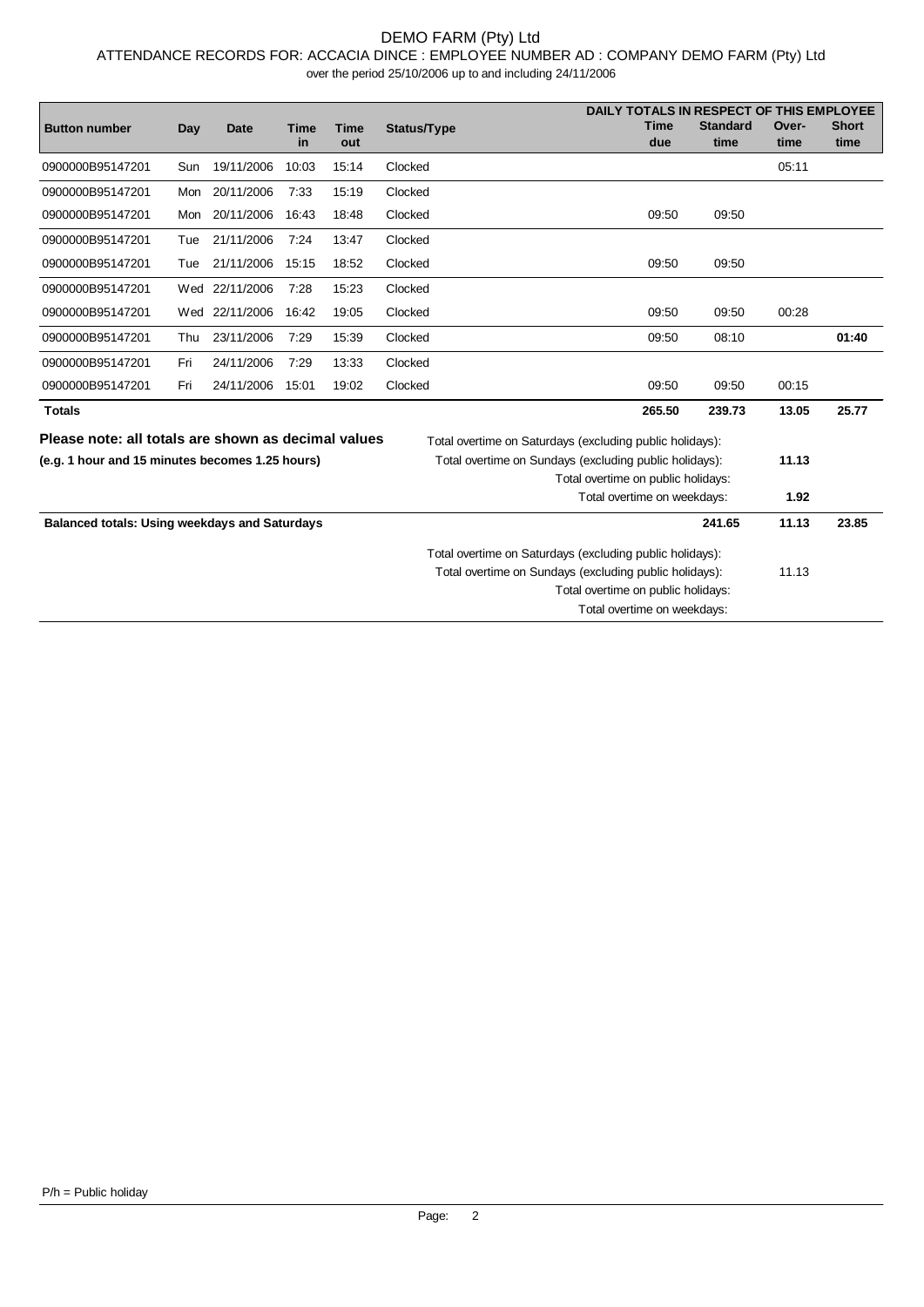**DEMO FARM (Pty) Ltd Pay slip 371 : Payslip for the period ending 24/11/2006**

Hours: 25/10/2006 - 24/11/2006 PO BOX 1

### **Employee: J GAOAGWE**

Income tax number: Employer UIF number: 1234567/8 ID number:6412055953088 Pay number: JG Occupation: PETROL ATTENDANT

FARMVILLE 1000

| <b>Hours</b> | <b>Tariff</b>                                                                                                     | <b>Amount</b> |
|--------------|-------------------------------------------------------------------------------------------------------------------|---------------|
| 243.00       |                                                                                                                   |               |
| 152.68       | 6.55                                                                                                              | 1000.08       |
| 1.73         | 9.83                                                                                                              | 17.04         |
| 0.90         | 9.83                                                                                                              | 8.85          |
| 18.00        | 9.83                                                                                                              | 176.94        |
|              |                                                                                                                   |               |
|              |                                                                                                                   |               |
|              |                                                                                                                   | 1202.91       |
|              | <b>TIME WORKED:</b><br>Normal time due<br>Normal time<br>Weekday overtime<br>Saturday overtime<br>Sunday overtime |               |

### **WAGE CALCULATION:**

| Total wages due (as set out above)      | 1202.91   | Signature |
|-----------------------------------------|-----------|-----------|
| 10 x night shifts                       | 100.00    |           |
| <b>FUNERAL BENIFIT</b>                  | $-15.00$  |           |
| <b>INSURANCE POLICY</b>                 | $-139.00$ |           |
| ORION PENSION SCHEME                    | $-105.00$ |           |
| SACCAWU                                 | $-15.00$  |           |
| <b>SHORTAGES</b>                        | $-108.00$ |           |
| UIF                                     | $-13.03$  |           |
| Total payable (Method of payment: Cash) | 907.88    | Date      |
|                                         |           |           |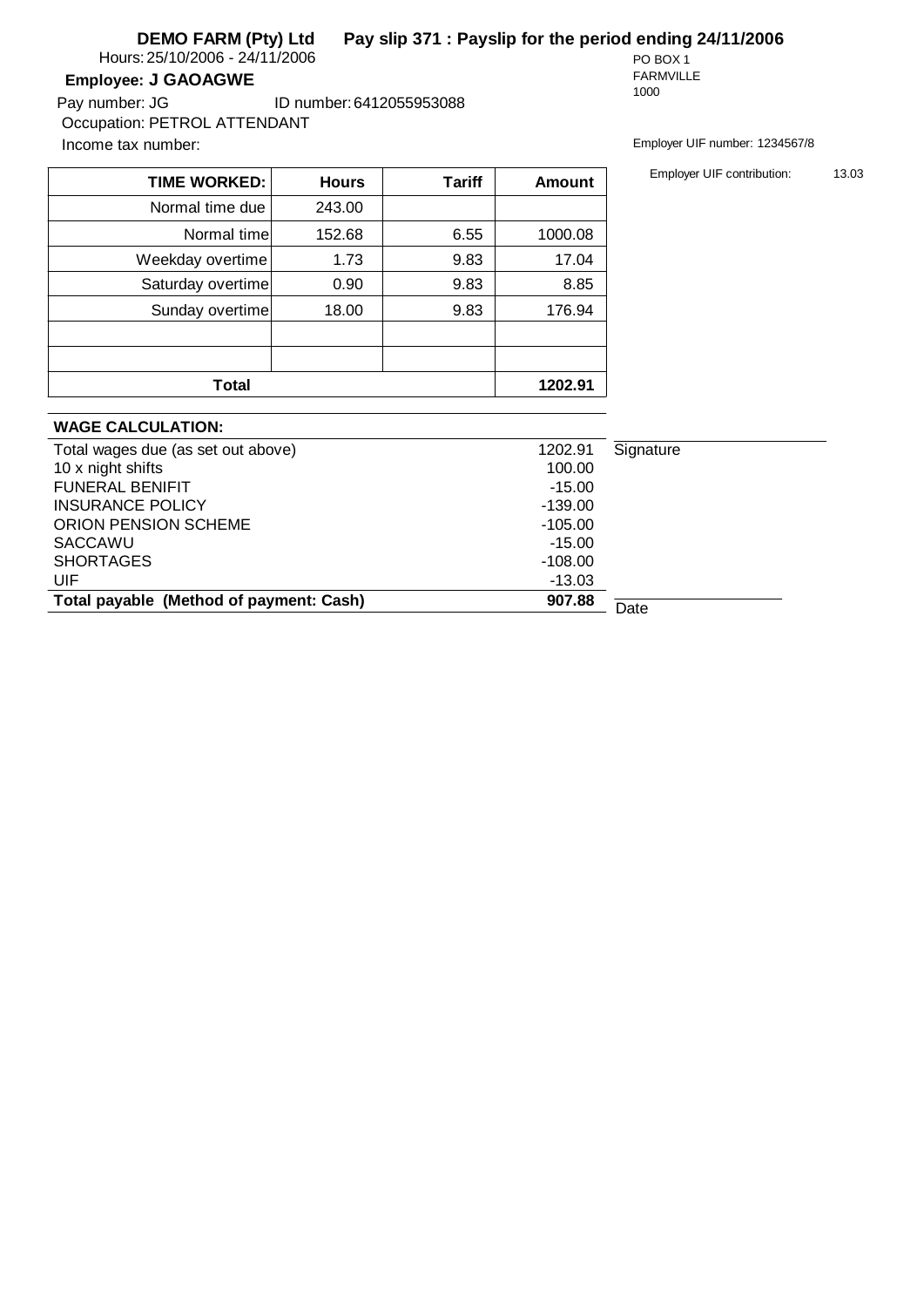## **DEMO FARM (Pty) Ltd EMP 201 FORM**

Printed on 23/12/2006 at 16:52

## **Return for month of November 2006**

## **Transfer the amounts below to the applicable spaces on the official EMP 201 form.**

# **EMPLOYEES TAX (PAYE) SKILLS DEVELOPMENT LEVY (SDL) RETURN OF TAX/LEVY LIABILITY**